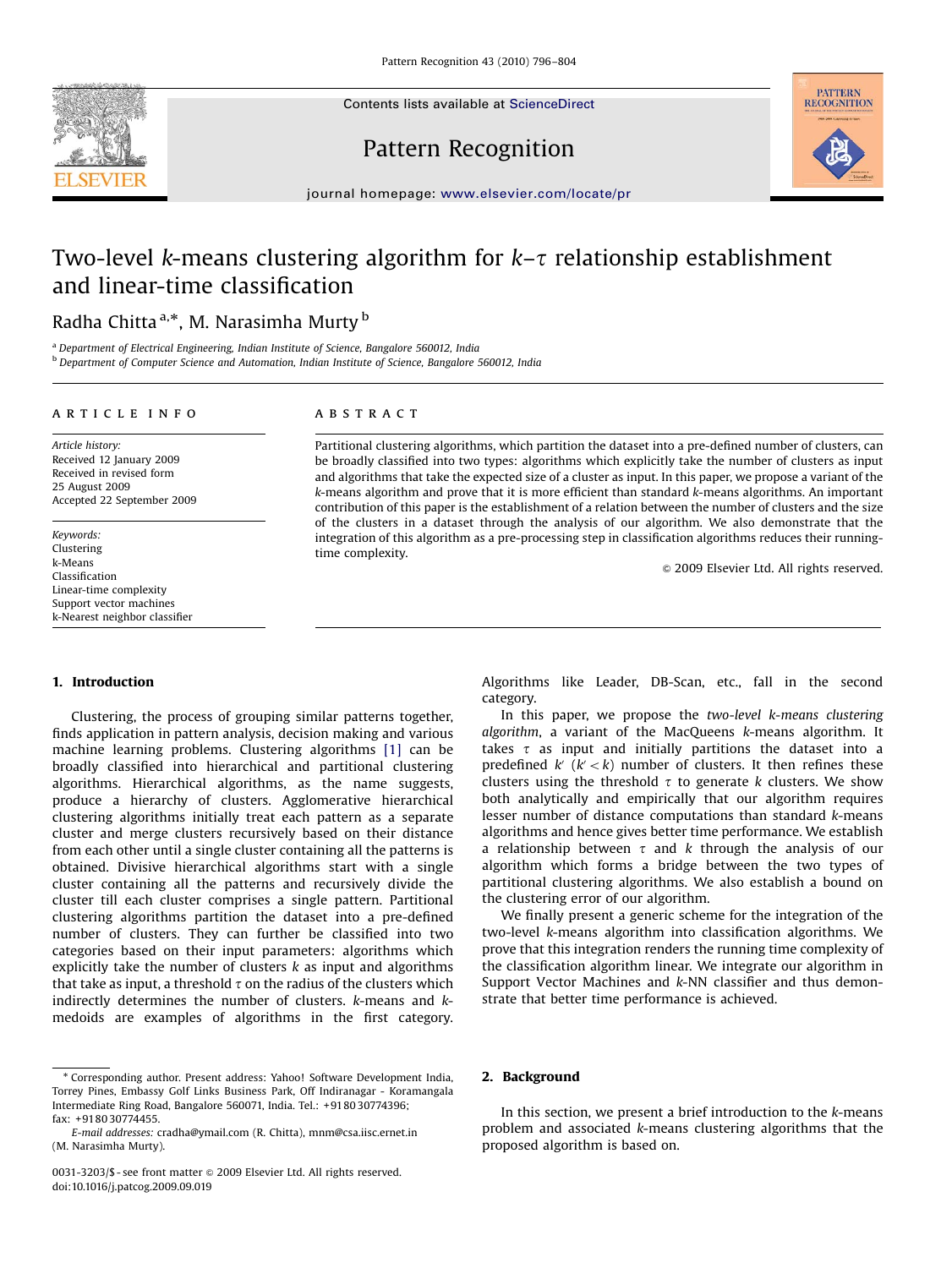#### 2.1. k-Means algorithm

The k-means problem is to determine k points called centers so as to minimize the clustering error, defined as the sum of the distances of all data points to their respective cluster centers. The most commonly used algorithm for solving this problem is the Lloyd's k-means algorithm [\[2,3\]](#page--1-0) which iteratively assigns the patterns to clusters and computes the cluster centers.

MacQueens k-means algorithm [\[4\]](#page--1-0) is a two-pass variant of the Lloyd's k-means algorithm:

- 1. Choose the first k patterns as the initial k centers. Assign each of the remaining  $N-k$  patterns to the cluster whose center is closest. Calculate the new centers of the clusters obtained.
- 2. Assign each of the  $N$  patterns to one of the  $k$  clusters obtained in step 1 based on its distance from the cluster centers and recompute the centers.

Analysis: Distance computation is the only time-consuming operation in this algorithm. So, we focus on the number of distance computations performed.

In step 1, the number of distance computations needed is given by  $k(N - k)$ . The number of distance computations in step 2 equals Nk. This implies that the total number of distance computations equals  $k(N - k) + Nk = 2Nk - k^2$  and the complexity is  $O(Nk)$ .

#### 3. Related work

Our two-level k-means algorithm belongs to the class of multilevel clustering algorithms. These techniques essentially involve the following generic steps:

- divide the given dataset into blocks,
- cluster each block separately into a predefined number of clusters, and
- cluster the cluster centers obtained from all the blocks into the required number of clusters.

Multi-level clustering enables easier handling of large datasets since only one block needs to be held in the memory at any time. The divide-and-conquer strategy employed allows parallelization which, in turn, increases the clustering speed. Also, different clustering algorithms can be adopted at different levels allowing the incorporation of domain knowledge.

Algorithm Small-Space [\[5\]](#page--1-0) arbitrarily partitions the input dataset  $\gamma$  into *l* blocks. Each block is clustered into *k* clusters. A second level dataset  $\chi'$  is formed from the O(lk) cluster centers, each weighted by the number of patterns assigned to it.  $\chi'$  is then clustered into k clusters. This can be extended to multiple levels. It has been proved that the clustering error of the solution obtained through Algorithm Small-Space is a constant-factor approximation of the clustering error of the optimal clustering algorithm.

Clustering algorithms have been employed to improve the efficiency of different classifiers. We apply our clustering-based classification technique to Support Vector Machines and the k-NNC classifier.

Clustering-based SVM (CB-SVM) [\[6\]](#page--1-0) integrates BIRCH [\[7\]](#page--1-0), a hierarchical micro-clustering algorithm into SVM. CB-SVM reduces the number of training patterns that are input to SVM by first clustering the dataset using BIRCH and identifying the patterns that will contribute to the learning process. Empirical results show that CB-SVM achieves a significant reduction in the training time and improvement in test accuracy.

Zhang and Srihari [\[8\]](#page--1-0) construct a Cluster Tree for the given data. The tree is traversed top-down based on the similarity between the test pattern and the nodes at each level to determine the  $k$ -nearest neighbors of the test pattern. The class of the test pattern is then determined by majority voting.

#### 4. Two-level k-means clustering algorithm

In this section, we present the two-level k-means clustering algorithm (see Fig. 1). We prove that it requires lesser number of distance computations than MacQueens k-means algorithm.



Fig. 1. Two-level k-means clustering algorithm.

Further analysis establishes the relationship between the number of clusters in the dataset and the expected size of each cluster. We then prove that its clustering error is less than twice the error of the optimal clustering algorithm.

**Inputs:** Dataset  $\chi = \{x_i\}_{i=1}^N$ ,  $x_i \in \mathbb{R}^n$ ; Radius threshold  $\tau$ Algorithm:

- 1. In the first level, cluster the given dataset into an arbitrarily chosen  $k'$  number of clusters.
- 2. Calculate the radius  $r_i$  ( $i = 1, 2, ..., k'$ ) of the ith cluster.
- 3. If the radius of the cluster is greater than the user-defined threshold  $\tau$ , split it using k-means with the number of clusters set to  $(r_i/\tau)^n$ . This is the second level of clustering which yields a total of k clusters, each having a radius less than  $\tau$ .

#### 4.1. Analysis

#### 4.1.1. Bound on number of distance computations

We are given a dataset  $\gamma = \{x_1, x_2, \ldots, x_N\}$  where  $x_i \in \mathbb{R}^n$  are independent samples, all drawn from the same distribution (see [Table 1](#page--1-0)).

On using the MacQueens two-pass k-means algorithm for clustering the data into  $k$  clusters, the number of distance computations made is given by

$$
ND_1 = 2Nk - k^2 \tag{4.1}
$$

Suppose we use the same two-pass algorithm in both the levels of the two-level k-means algorithm described. Then the number of distance computations in level 1 is given by

$$
ND_{L1}=2Nk'-(k')^2
$$

After the first level of clustering, we have  $k'$  clusters  $\{\chi_1, \chi_2, \ldots, \chi_k\}$  with centers  $\{c_1, c_2, \ldots, c_k\}$ . Let us define the radius of a cluster  $\chi_i$  as

$$
r_i = \max_{x_j \in \chi_i} d(x_j, c_i) \tag{4.2}
$$

where  $d(x, y)$  is the metric distance between vectors x and y. Cluster *i* is sub-clustered in the second level if  $r_i > \tau$ . For  $1 \le i \le k'$